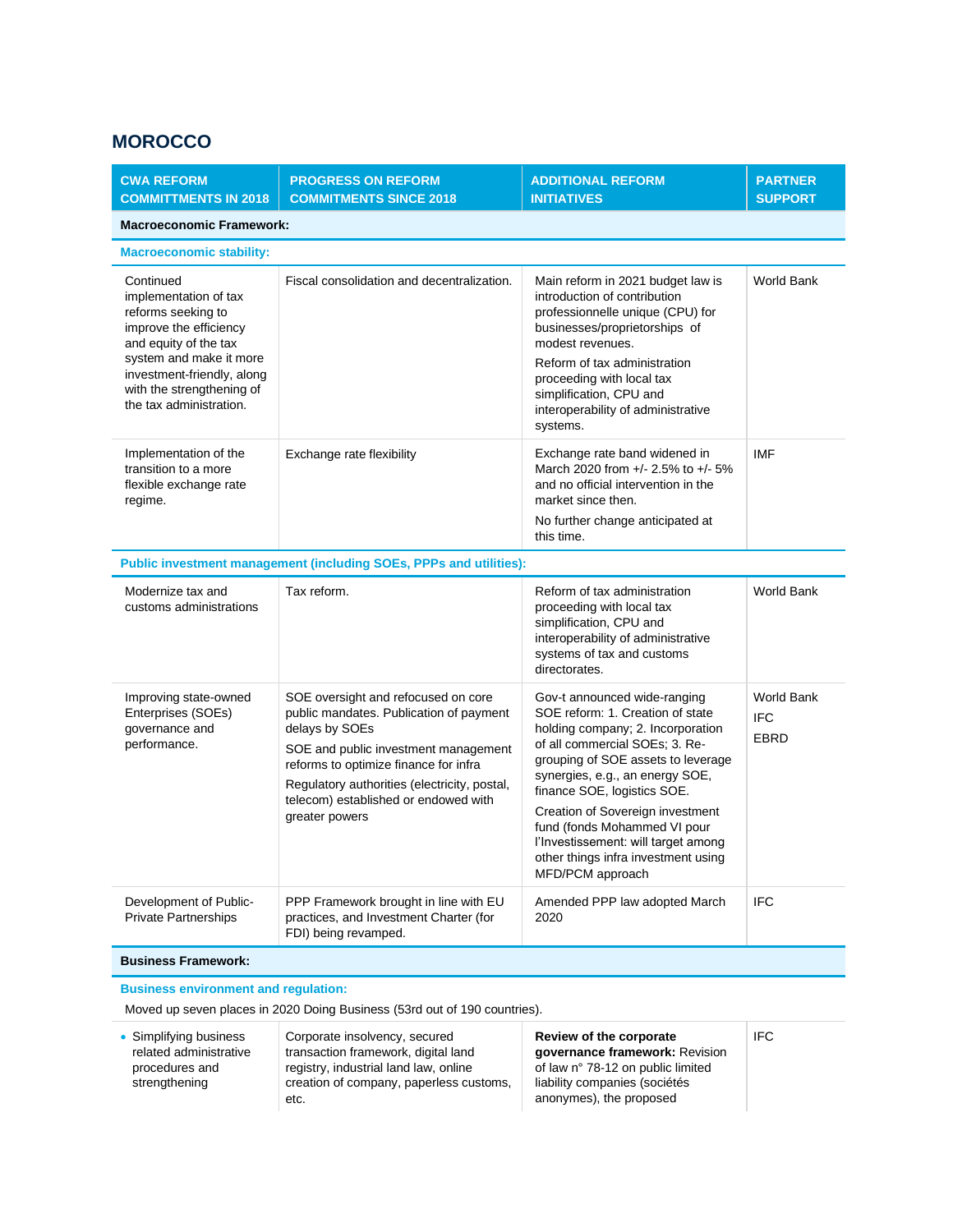| dematerialization and<br>creating one-stop shop                                                                         | One-stop-shop Regional Investment<br>Centers restructured, allowing for greater<br>engagement.<br>National entrepreneurship strategy (pre-<br>and post-creation supports, export and<br>public market access, financing) | amendments aim to improve the<br>regulatory aspects of corporate<br>governance by increasing corporate<br>transparency, strengthening<br>management accountability and<br>enhancing minority shareholders<br>protection. Pending validation from<br>technical committee and adoption in<br>parliament.<br>Data for policy response in the<br>context of Covid19 crisis: Support<br>to guide policy response and inform<br>international financial institutions<br>programs through a series of follow<br>up Enterprise surveys (ES). These<br>surveys are meant to shed light on<br>how the pandemic is affecting the<br>private sector fabric and to which<br>extent public assistance hits its<br>intended targets.<br>Non-Performing Loans: Support<br>the reform to kick-off a secondary<br>market for NPLs in Morocco<br>through the swift resolution of key<br>impediments that are preventing the | <b>IFC</b><br><b>IFC</b>        |
|-------------------------------------------------------------------------------------------------------------------------|--------------------------------------------------------------------------------------------------------------------------------------------------------------------------------------------------------------------------|----------------------------------------------------------------------------------------------------------------------------------------------------------------------------------------------------------------------------------------------------------------------------------------------------------------------------------------------------------------------------------------------------------------------------------------------------------------------------------------------------------------------------------------------------------------------------------------------------------------------------------------------------------------------------------------------------------------------------------------------------------------------------------------------------------------------------------------------------------------------------------------------------------|---------------------------------|
|                                                                                                                         |                                                                                                                                                                                                                          | creation of the market from a<br>private sector perspective (Based<br>on IFC NPL secondary market<br>creation report delivered to BAM)<br><b>Secured transactions framework:</b><br>(a) enacted Law No. 21-18 on<br>secured transactions, including the<br>creation of a National Movable<br><b>Collateral Registry (Registre</b><br>National électronique des suretés<br>mobilières [RNESM]), published in<br>the Official gazette No. 6840 dated<br>December 19, 2019; and (b)<br>adopted Decree N. 2-19-327<br>implementing Law No. 21-18<br>regarding the modalities of<br>registration and consultation of<br>secured transactions and other<br>related transactions in the RNESM<br>and the management of the<br>RNESM.                                                                                                                                                                            | <b>IFC</b>                      |
| Modernization of the<br>legal, institutional and<br>regulatory framework for<br>business                                | Competition and anti-corruption bodies<br>operationalized.<br>Anti-corruption national strategy being<br>implemented.                                                                                                    | Supporting the operationalization<br>of the Competition Council<br>through the development of an<br>institutional framework to support<br>the effective implementation of the<br>competition                                                                                                                                                                                                                                                                                                                                                                                                                                                                                                                                                                                                                                                                                                             | <b>IFC</b>                      |
| <b>Financing Framework:</b>                                                                                             |                                                                                                                                                                                                                          |                                                                                                                                                                                                                                                                                                                                                                                                                                                                                                                                                                                                                                                                                                                                                                                                                                                                                                          |                                 |
|                                                                                                                         | Reduce risks investments (Efficient risk mitigation instruments):                                                                                                                                                        |                                                                                                                                                                                                                                                                                                                                                                                                                                                                                                                                                                                                                                                                                                                                                                                                                                                                                                          |                                 |
| Strengthening and<br>diversifying the financing<br>instruments for SMEs<br>and promoting financing<br>for start-ups and | National Financial Inclusion Strategy<br>being implemented                                                                                                                                                               | Creation of Sovereign investment<br>fund (fonds Mohammed VI pour<br>l'Investissement): will target among<br>other things start-ups and<br>innovative companies by co-                                                                                                                                                                                                                                                                                                                                                                                                                                                                                                                                                                                                                                                                                                                                    | <b>World Bank</b><br><b>KfW</b> |

innovative companies